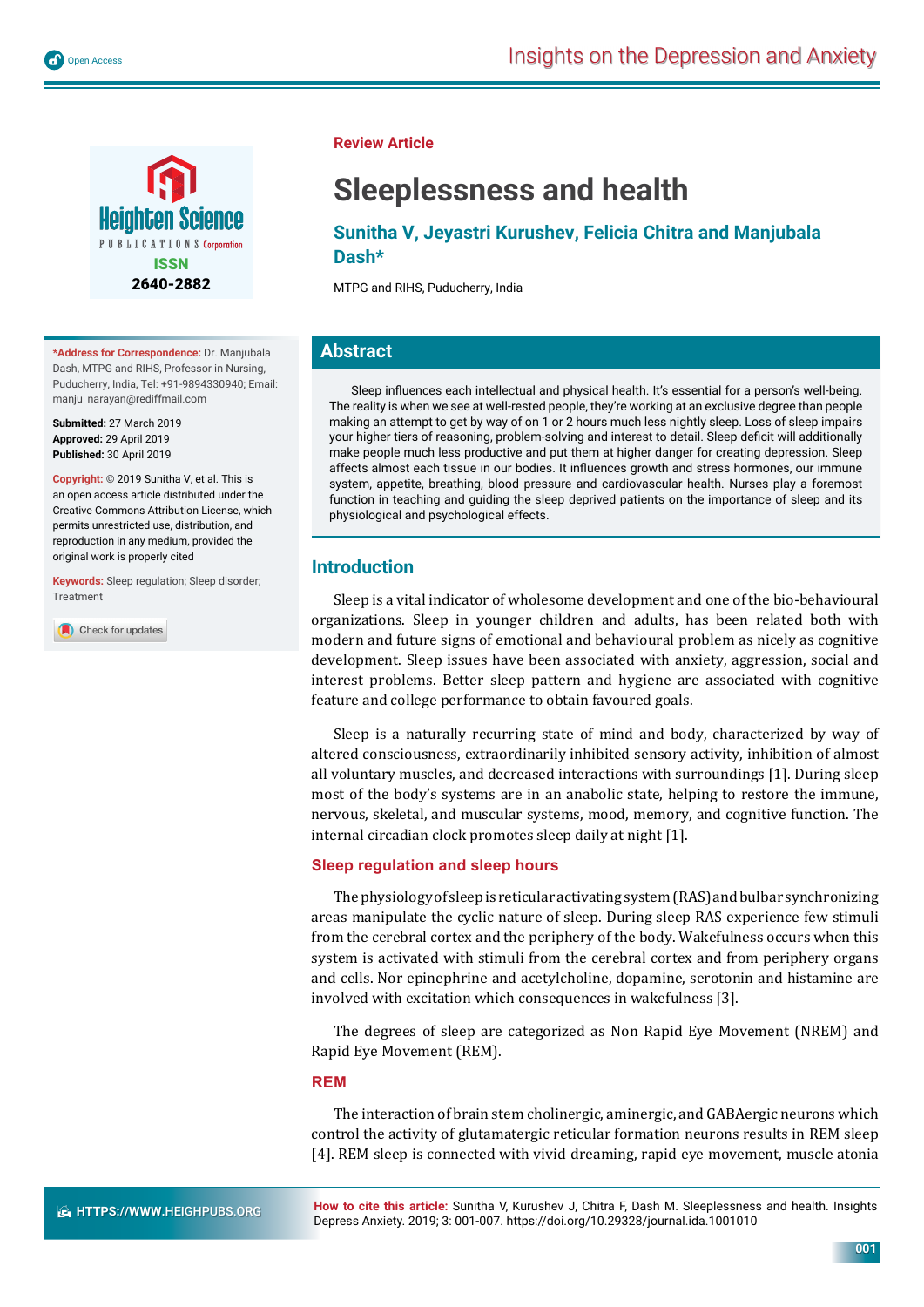

and other body homeostatic signatures. Desynchronized cortical EEG, hippocampal theta waves and ponto-geniculo-occipital (PGO) waves are electrophysiological characteristics of REM sleep. The other name associated with REM sleep is "paradoxical sleep" because of the observation of the desynchronized EEG during REM sleep which resembles wakefulness without muscle tone. The two periods associated in REM sleep are phasic and tonic periods. The phasic periods are characterized by bursts of rapid eye movements whereas no rapid eye movements occur during tonic periods [5].

#### **NREM**

The slow alternation in neuronal membrane potentials between hyperpolarized down-states with neuronal quiescence and depolarized up-states with action potentials, which gives rise to slow-waves in local field potential (LFP) and electroencephalogram (EEG) recordings that propagate horizontally across the neocortex causing NREM sleep [6].

NREM consist of 4 stages. Stage I and Stage II represents for about 5% and 50% of a person's sleep time which is referred to as mild sleep. Stage III and Stage IV, every represents for 10% of total sleep time and are known as deep sleep stages, additionally termed as delta sleep and slow-wave sleep. People who are woke up at some point of REM nation almost constantly record that they have been dreaming. The sleep required via quite a number age companies can be considered below. Some of the elements affecting the sleep are life-style habits, environmental factors, medications, pain, bodily illness, and psychological stress [3].

#### **Gender differences in sleep**

Gender differences in time for sleep could be a function of compositional differences in time spent in paid and unpaid work by gender and age. This might result in expecting us to believe that men sleep less when compared to women as men do more paid work. However, actually women do twice the amount of housework and childcare. Women may face less sleep time compared to men when individuals enter into marriage and parenthood. In women sleep time varies based upon who were partnered or had children in the home when compared to women without children. Partnership and parenthood strongly alter sleep time for men and women. Women may sleep more but have poorer quality sleep while men have better quality of sleep [7]. The biological cause of gender differences in sleep impairment is mainly due to men suffering worse NREM sleep deterioration than women. The four major reason for the differences that we see across.

The circadian alerting signal changes in the gender specific results in greater sleep fragmentation, less consolidated sleep, and higher daytime nap propensity in older men when compared to women.

NREM sleep is regulated strongly by the preoptic region of the hypothalamus results in different sleep pressure and sexually dimorphic.

Slow wave sleep homeostasis is related to the locus coeruleus (LC) region and structural changes are identified in women and men in this region the gray matter accelerates atropy in the core for older men when compared to women [8].

Sleep and Human Aging: Sleep duration has an inverse relationship with age and varies widel`y across the lifetime. The right amount of sleep varies from individual to individual due to genetic factors and other reasons. General assumption by many when it comes to a good sleep is if one wakes up feeling fresh, well rested and doesn't feel fatigue throughout the day. However, there are more to a good sleep than just a fresh day and tire free day. Sleep quality, sleep quantity, and sleep timing (bedtime and wake-up time) are some of the important characteristics to be considered for a good sleep.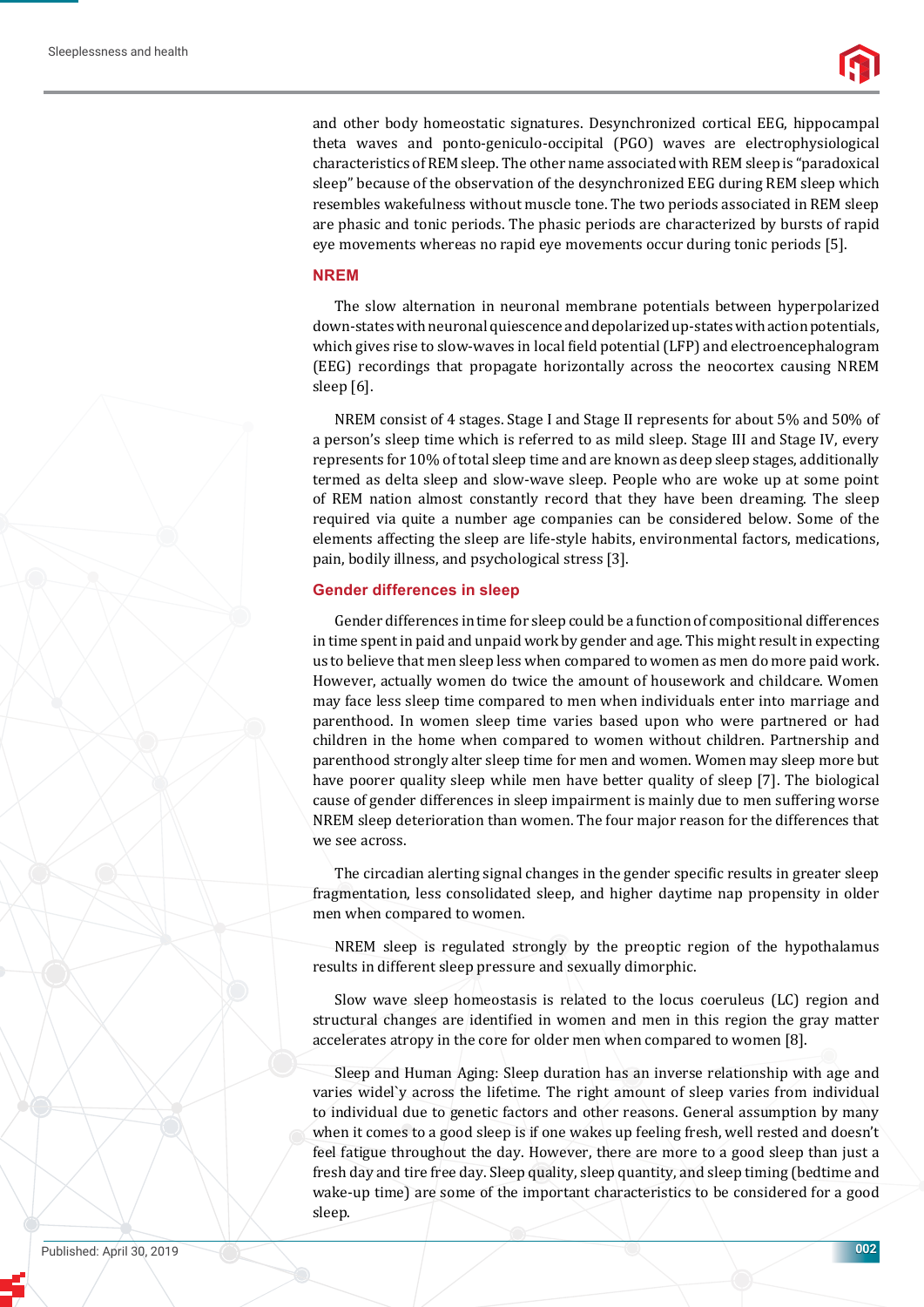The sleep duration recommended by US for various age groups as follows. Newborns (0–3 months) 14–17 hours Infants (4–11 months) 12–15 hours Toddlers (1–2 years) 11–14 hours Preschoolers (3–5 years) 10–13 hour Children (6–13 years) 9–11 hours Teenagers (14–17 years) 8–10 hours Young adults (18–25 years) 7–9 hours Adults (26–64 years) 7–9 hours Older adults (≥65 years) 7–8 hours

In Newborns (0–3 months) circadian rhythm is not yet established which results in the distribution of sleep across the 24 hours. The circadian rhythm emerges only at 10–12 weeks. Infants become more nocturnal between 4 and 12 months. Daytime naps appear to be seen among 1 to 4 years of age where night wakings is a common phenomenon. After the age of 5 years the daytime naps stops and sleeping overnight decreases all through the childhood due to fixed wake times and late bedtimes

Physiological factors and exogenous exposures play a major role in sleep for adolescents. Sleep curtailment is attributed to extrinsic factors like artificial light, caffeine use, lack of physical activity, no bedtime rules in the household, and the increased availability of information and communication technologies. Apart from this, intrinsic factors such as pubertal hormonal changes, this leads to evening chronotype. In adolescents, this biological phase delay combined with the social clock, for which the main synchronizer is the fixed and early school start time, contributes to the sleeping pattern. The conflict between extrinsic and intrinsic factors, biological time and social time, is high at adolescence which has a huge hand in the sleeping behaviour.

In adults the sleep pattern is influenced by the work demands, social commitments, health and/or affective problems, and family dynamics (working mothers, children in family etc). Factors that were observed in adolescents like exposure to artificial light at night, lack of physical activity, caffeine consumption, and poor sleep hygiene also contribute to the sleep pattern in adults.

In elders, sleep patterns and distribution goes through quantitative and qualitative changes. Older adults have a hard time staying asleep and falling asleep. They go through a circadian shift to a morning chronotype compared to the evening chronotype in adolescence. Co morbidities and polypharmacy also influences the sleep pattern in elders. Other factors, such as life changes like retirement, physical inactivity, decreased social interactions, age-related changes in metabolism, and environmental changes also contribute to the sleep pattern [9].

## **Sleep disorder**

The frequent sleep disorders are the dyssomnias, insomnia, hypersomnia, narcolepsy, sleep apnea and restless leg syndrome.

Dyssomnias related with dysfunction of inside sleep mechanisms like insomnias or hypersomnias or secondary to a sleep-related medical disorder like sleep apnea, posttraumatic sleep disorders, and suicidal ideation [10]. A vast class of sleep problems are characterized by using either hyper somnolence or insomnia. The three essential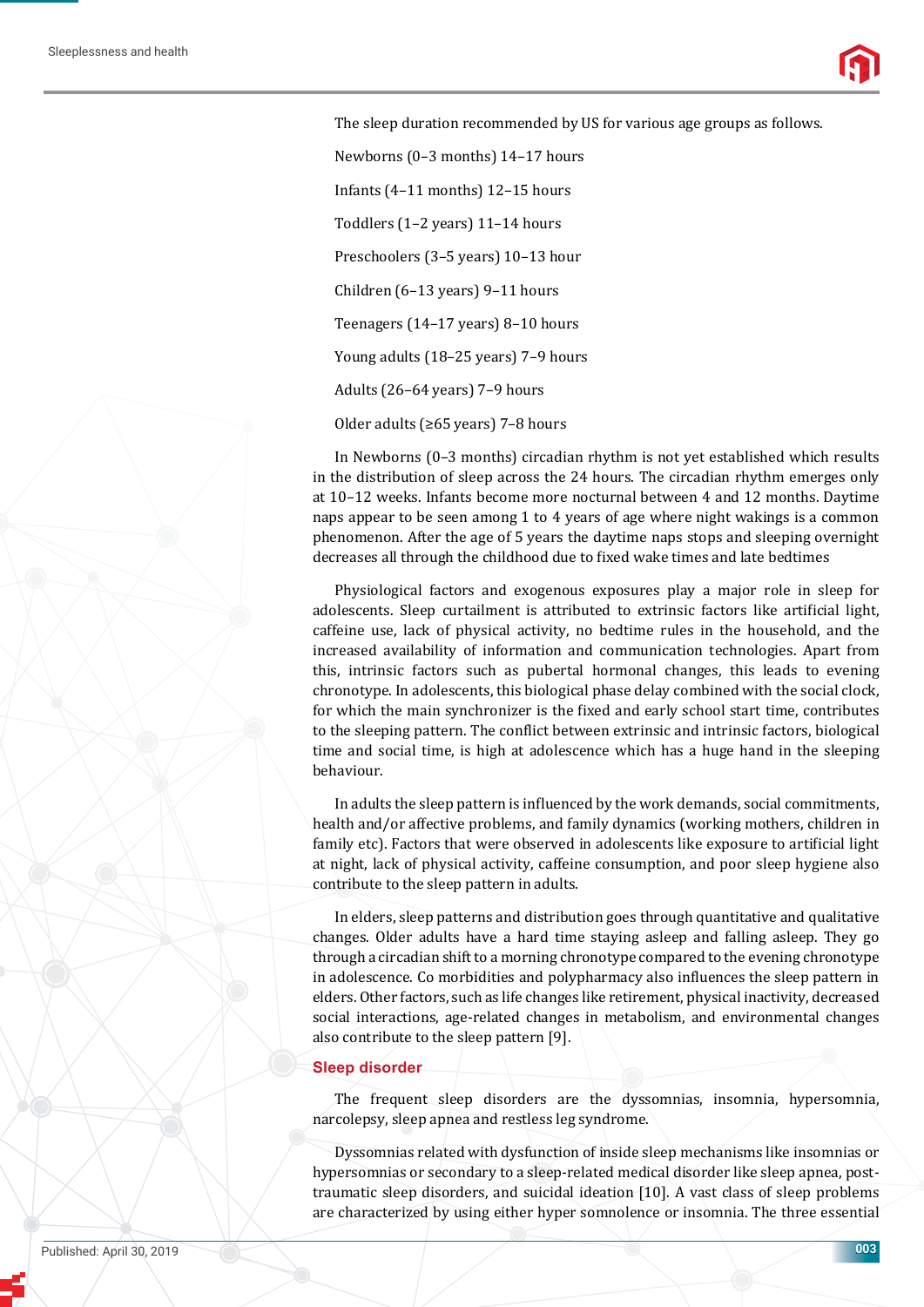

subcategories encompass intrinsic (i.e., arising from inside the body), extrinsic (secondary to environmental prerequisites or more than a few pathologic conditions), and disturbances of circadian rhythm [11].

Insomnia: The inability to fall asleep or to stay asleep as long as desired is a sleeping disorder called as Insomnia which is also known as sleeplessness. Insomnia is predominant in elders but can affect people of any age [12].

Prevalence: When participants were interviewed nearly 10% and 18.1% reported to be insomniacs. Insomnia complaints are seen in 4% to 11% of neurological or medical condition. 15% of individuals complaining of insomnia suffer from RLS too.o Epidemiological studies suggest that mental disorder result in insomnia and it constitutes for a 30 to 60% [12].

Causes: Insomnia can be caused by use of psychoactive drugs (such as stimulants, amphetamines, methylphenidate, aripiprazole). Withdrawal from anti-anxiety drugs such as benzodiazepines or pain-relievers such as opioids results in insomnia. Chronic types of insomnia is seen due to use of antibiotic drug (fluoroquinolone). Restless legs syndrome and Periodic limb movement disorder (PLMD). Hormone shifts during the precedence of menstruation and during menopause results insomnia. Gastrointestinal issues, Mental disorders like anxiety disorder, depression) and medical conditions like hyperthyroidism and rheumatoid arthritis. Shift work and jet lags affect the circadian rhythm. Life events such as fear, stress, anxiety, emotional or mental tension has a huge say in insomnia [12].

Pathophysiology: Poor sleep and disturbances in the wake or sleep system are sufferings that are experienced by the insomniac patients which also results in wakefulness. Detectable abnormalities are seen in sleep duration, in the physiology of sleep, and in the architecture of sleep (sleep stages and progression of sleep cycles through the night) [12].

Treatment: Clients need to develop new behaviour patterns that bring sleep and maintain it is an important step in treatment for insomnia.

Stimulus Control: A sleep environment is created for promoting sleep. Cognitive therapy: Positive thoughts and beliefs about sleep are developed through learning. Sleep restriction: A program followed to limit the time in bed in order to get to sleep and stay asleep throughout the night [12].

Medications: Currently, five benzodiazepines (BZDs) are FDA-approved for the treatment of insomnia: triazolam short-acting (Halcion, Pfizer), estazolam (ProSom, Abbott), and temazepam (Restoril, Mallinckrodt intermediate-acting), quazepam (Doral, Questcor), and flurazepam long-acting [14].

Excessive Sleepiness and Its Disorders: Hypersomnia and excessive sleepiness is a term which is often used interchangeably. A variety of symptoms like prolonged nocturnal sleep, naps and inability to stay awake or alert in situations where alertness is required are various disorders associated with hypersomnia. Excessive sleepiness is trying to be labelled as a disease or disorder.

Prevalence: In Europe with rates varying from 4% and 20.6% was reported. The prevalence for excessive sleepiness was reported for 21.5% in Mexico and 2.5% for Japan [13].

Causes: Various factors such as poor sleep hygiene, work conditions, and psychotropic medication use results in excessive sleepiness. Breathing-related sleep disorders, psychiatric disorders, especially depression, and physical illnesses are also associated with excessive sleepiness [13]. Hypersomnia is not a medical condition but it is more of a subjective sleep complaint than an objective finding [15].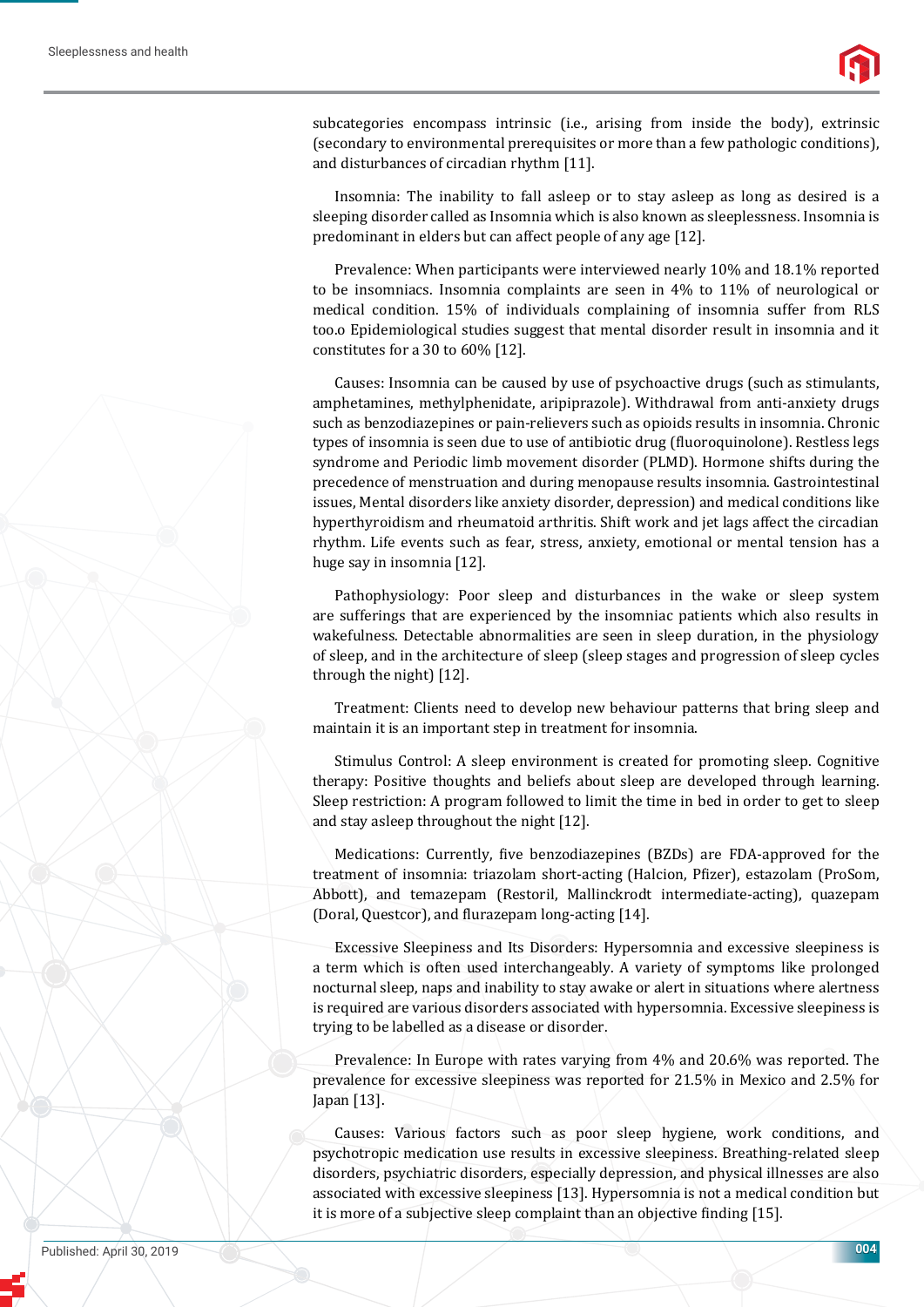



Treatment: Lifestyle adjustments improving sleep quality is known as good sleep hygiene will help in the treatment of hypersomnia. Stimulant drugs like modafinil, Gamma-hydroxybutyrate or sodium oxybate in its most recent form are used for the treatment of hypersomnia [16].

Narcolepsy: Narcolepsy is a neurological sleep disorder that exhibits excessive sleepiness. Sleep attacks seen in this sleepiness are irresistible and repeated. A person falls asleep suddenly in unusual situations like driving, eating and jogging when this attack occurs [12].

Prevalence: In Saudi Arabia the prevalence of narcolepsy amount to 40 per 100,000 inhabitants. A figure at 590 narcoleptics per 100,000 inhabitants is seen in Japa [13].

Causes: Inadequate sleep is not the reason behind the sleepiness in narcolepsy. In most cases the cause of narcolepsy is due to the loss of neurons in the brain which contains the protein called hypocretin whose function is to keep the brain alert [12].

Pathophysiology: Narcolepsy occurs due to the degeneration of the hypocretin/ orexin (Hcrt)-producing neurons in the posterior hypothalamus occurring due to the disruption of neurotransmission through the HCRT-system.

Treatment: Changes in lifestyle will help in managing the symptoms. Having short naps in the day, following a strict and consistent sleep schedule will help in addressing the symptoms. The five pharmacotherapeutics approved by the FDA for treatment of narcolepsy are sodium oxybate, modafinil, armodafinil, methylphenidate, and amphetamine [17].

Sleep apnea: Sleep apnea is characterized by repeated breathe pauses during sleep lasting for at least 10 seconds. Cardiovascular problems might arise due to this breathing trouble. The number of apnea and hypopnea (respiratory disturbances) events per hour is called as respiratory disturbance index (RDI) or apnea/hypopnea index (AHI). A breathing pattern is determined to be normal or abnormal based upon RDI or AHI values.

Prevalence: In general population 2% to 4% are affected by Obstructive sleep apnea syndrome an. Obstructive sleep apnea syndrome prevalence is higher in men by two folds when compared to women [13].

Causes: Frequent night-time awakenings, excessive daytime sleepiness, and increased risk of adverse cardiovascular outcomes causes in sleep apnea [18]. Snoring, brainstem injuries and muscular dystrophy results in sleep apnea [19].

Pathophysiology: Sleep apnea is due to hyperventilation or hypoventilation. Post-hypocapnia hyperventilation is the underlying pathophysiological mechanism for central apnea associated with congestive heart failure, high altitude sickness, and primary CSAS. These patients chronically hyperventilate in association with hypocapnia during wake and sleep and demonstrate increased chemoresponsiveness and sleep state instability.

Treatment: Therapies like continuous positive airway pressure (CPAP) therapy, Nocturnal oxygen therapy, BPAP therapy *in a spontaneous timed (ST)* mode, and Positive airway pressure therapy helps in treating sleep apnea. Apart from therapies medications like acetazolamide, zolpidem, triazolam are used for the treatment of sleep apnea [20].

Restless Legs Syndrome: Restless legs syndrome (RLS) is a common neurological movement disorder, characterised by an unmanageable urge to move the legs combined with a painful sensation in the legs. RLS is also called as Willis-Ekbom disease (WED) [21].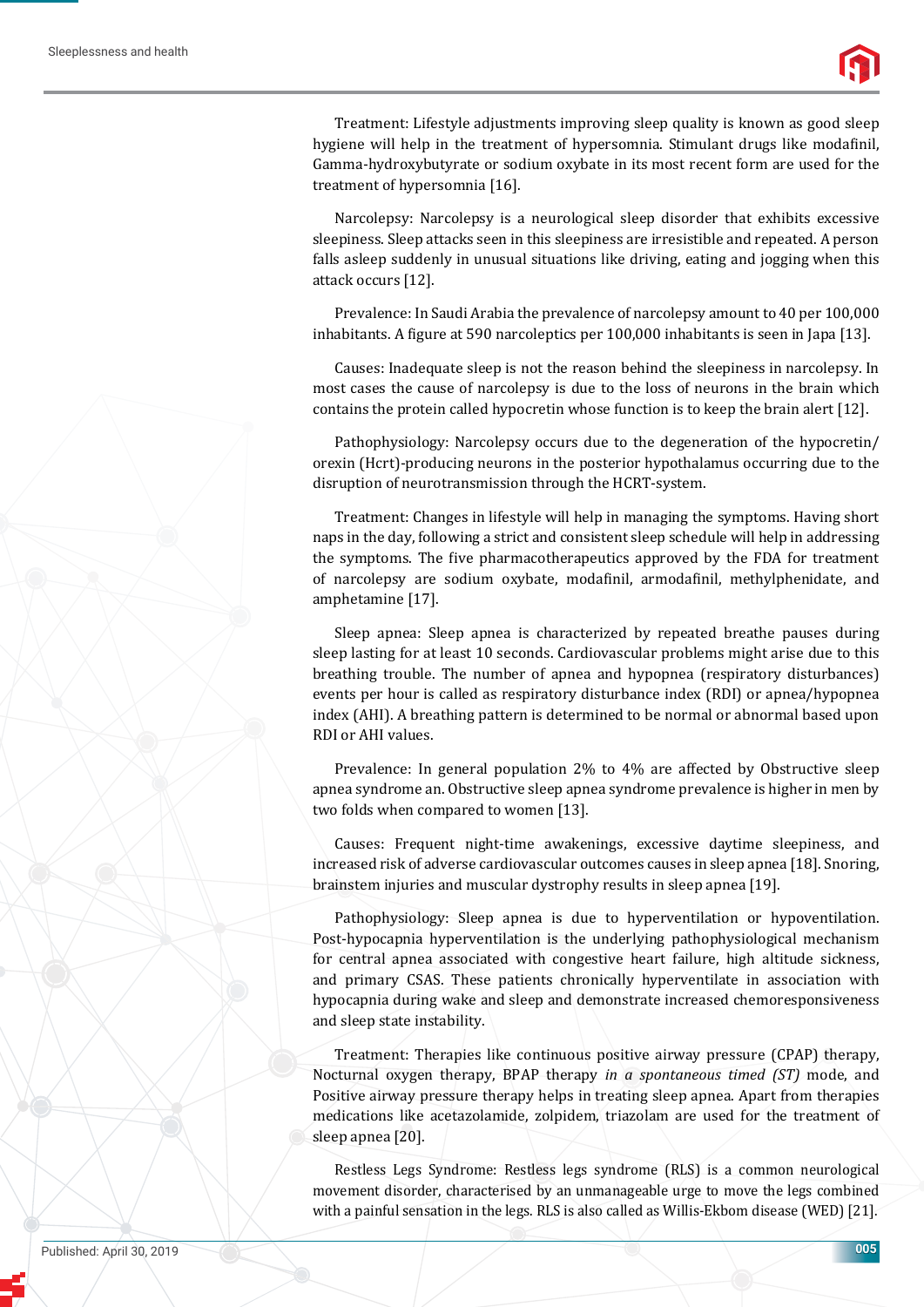Prevalence: The prevalence of RLS is higher in women compared to men. RLS prevalence is approximately 1.8% in men and 3% in women in Asian countries. RLS prevalence is 11% in 65 years or older and 4.5% in 20-25 years old among European and North American women.

Causes: Iron deficiency anaemia, pregnancy, end-stage renal disease are three major reversible causes for RLS. Vitamin B12/folate deficiency, peripheral neuropathy, rheumatoid arthritis, spinal disorders such as spinal nerve root irritation, Parkinson's disease, fibromyalgia, spinocerebellar ataxia and Charcot-Marie-Tooth disease are secondary causes which results in RLS.

Pathophysiology: A genetic component together with dopaminergic and brain iron dysregulation plays a major role in RLS. However, the pathophysiology for RLS is only partially known and we still got a lot to research on it.

Treatment: Severity and frequency of RLS symptoms are assessed using RLS severity scale and this helps in the method of RLS treatment. Mild RLS can be managed with reassurance and lifestyle changes while severe RLS would require drug therapy. Lifestyle changes like avoiding high intake of caffeine or alcohol before bedtime will help in the treatment of RLS. Following sleep hygiene like sleeping in a quiet, comfortable, cool environment, and following a regular bed and wake hours will also help in RLS treatment. Walking and stretching, massaging the affected limbs, bathing in hot or cold water, relaxation exercises will help in RLS treatments. Pharmacological treatment are carried out through medications like Ropinirole, Pramipexole, Clonazepam Levodopa, Pregabalin and Tramadol [21].

#### **Conclusion**

Sleep disease take a serious toll on your intellectual and bodily health, leading to memory problems, weight gain, and a poor influence on your power and mood. Nurses are the one who plays a foremost role in instructing the sufferers related to specific drowsing problems and its unfavourable consequences and remedial measures for leading a accurate sleep which helps the patients in leading a wholesome life.

#### **References**

- 1. Walker BR, Colledge NR, Raltson SH, Penman ID. Principles and practice of medicine. Churchill livings tone publication. 726. **Ref.:** https://tinyurl.com/y3au6xck
- 2. Sleep-wake cycle: its physiology and impact on health. National Sleep Foundation 2006. 2017. **Ref.:**  https://tinyurl.com/y3wkqucm
- 3. Bethesda MD. Brain Basics: Understanding Sleep. Office of Communications and Public Liaison, National Institute of Neurological Disorders and Stroke, US National Institutes of Health. 2017. **Ref.:** https://tinyurl.com/zs2t5hk
- 4. Héricé C, Patel AA, Sakata S. Circuit mechanisms and computational models of REM sleep. Neurosci Res. 2019 Mar; 140: 77–92. **Ref.:** https://tinyurl.com/y5jlpwsf
- 5. Brown RE, Basheer R, McKenna JT, Strecker RE, McCarley RW. Control of Sleep and Wakefulness. Physiol Rev. 2012; 92: 1087–1187. **Ref.:** https://tinyurl.com/yb6x7cu9
- 6. van der Meij J, Gonzalez DM, Beckers GJL, Rattenborg NC. Neurophysiology of Avian Sleep: Comparing Natural Sleep and Isoflurane Anesthesia. Front Neurosci. 2019; 13: 262. Ref.: https://tinyurl.com/y4yjvwj7
- 7. Burgard SA, Ailshire JA. Gender and Time for Sleep among U.S. Adults. Am Sociol Rev. 2013; 78: 51–69. **Ref.:** https://tinyurl.com/yymdxtnp
- 8. Mander BA, Winer JR, Walker MP. Sleep and Human Aging. Neuron. 2017; 94: 19–36. **Ref.:** https://tinyurl.com/y5j9kq8q
- 9. Chaput JP, Dutil C, Kanyinga HS. Sleeping hours: what is the ideal number and how does age impact this? Nat Sci Sleep. 2018; 10: 421-430. **Ref.:** https://tinyurl.com/yye32bsm